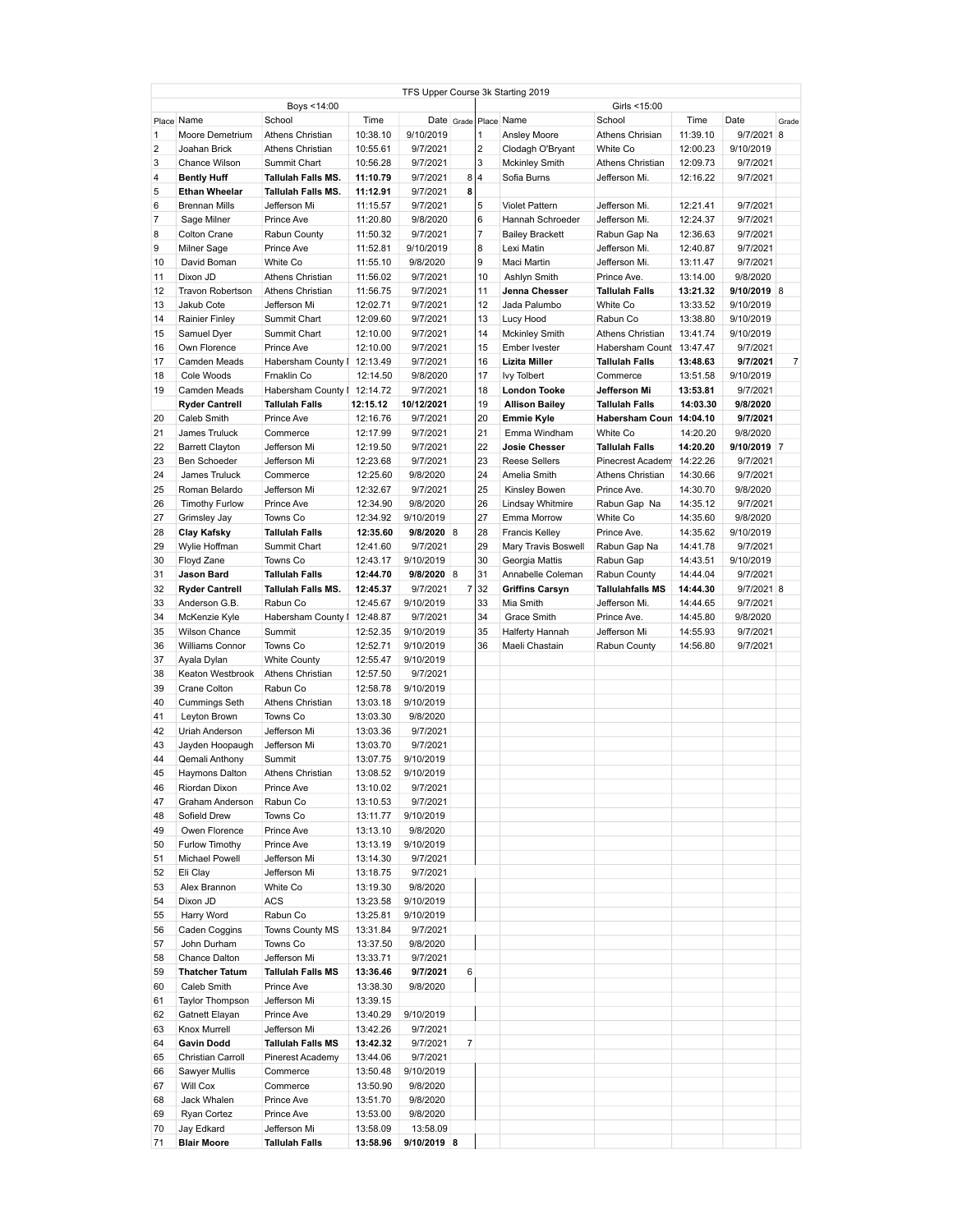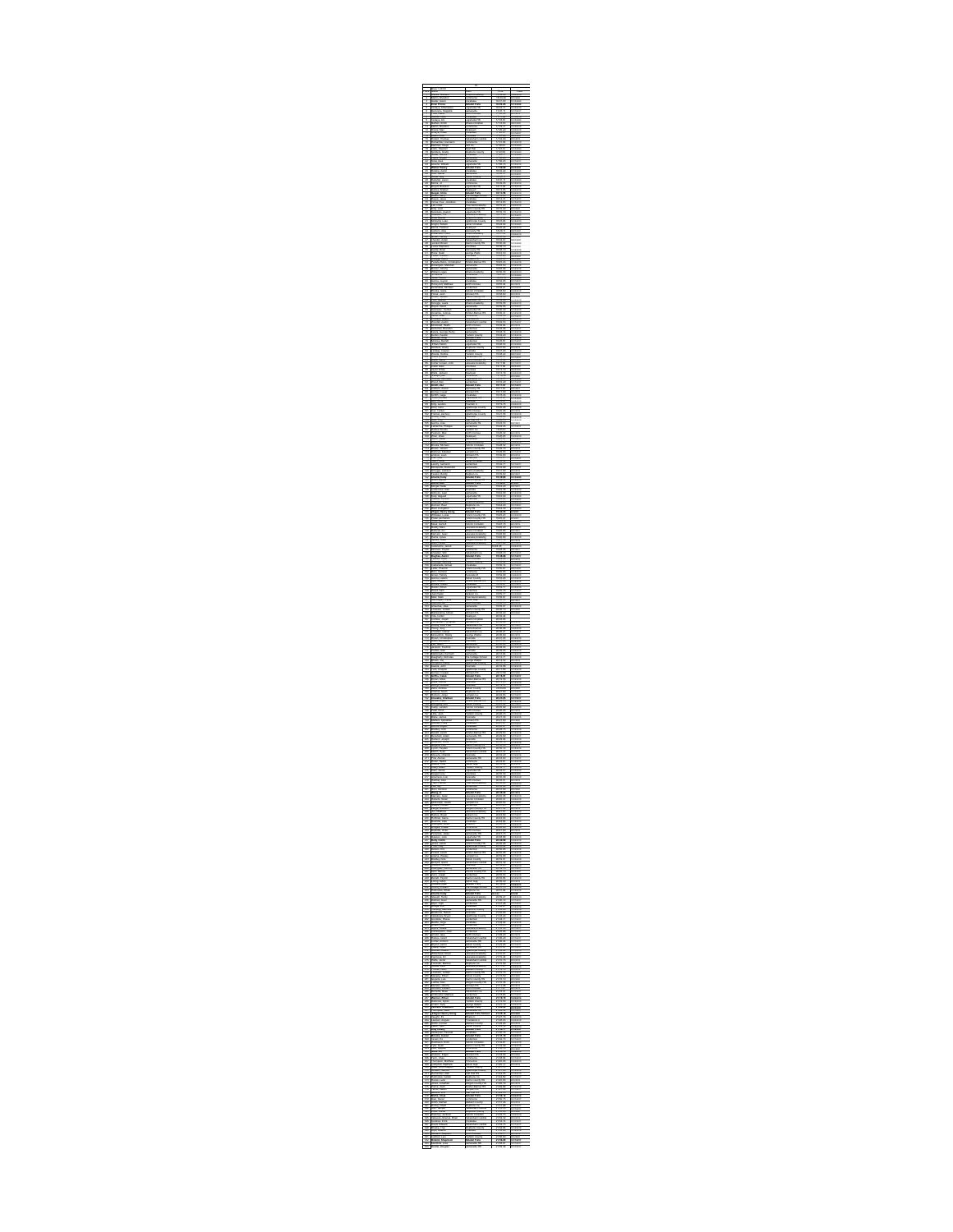|                     |                                             | TFS Upper COLLEGE XC Course Legacy List - Started Oct 17, 2017 |                      |                                             |  |
|---------------------|---------------------------------------------|----------------------------------------------------------------|----------------------|---------------------------------------------|--|
|                     | Girls $< 25:00$                             |                                                                |                      |                                             |  |
| Girls               | Place Name                                  | Team                                                           | Time                 |                                             |  |
|                     | Browning, Brooke                            | Hebron Christian                                               | 20:23.97             | 9/21/2019                                   |  |
| $\overline{2}$<br>3 | Harrison, Sarah                             | Athens Academy<br>Cherokee                                     | 20:58.80<br>21:17.70 | 10/24/2019<br>09/25/2021                    |  |
| 4                   | Adison Myers<br><b>Hotard Audrey</b>        | Habershem Ce                                                   | 21:32.52             | 09/07/2021                                  |  |
| 5                   | Piper, Georgia                              | Hebron Christian                                               | 21:34.40             | 10/24/2019                                  |  |
| 6<br>7              | Truax, Gracie<br>Mclanahan, Davis           | Centennial<br>Athens Academy                                   | 21:44.70<br>21:48.40 | 10/16/2018<br>10/24/2019                    |  |
| 8                   | Hailey Allen                                | Loganville HS                                                  | 21:49.01             | 10/13/2020                                  |  |
| 9<br>10             | Branch, Kate                                | Athens Academy<br>Commerce                                     | 21:49.30             | 10/24/2019<br>10/15/2019                    |  |
| 11                  | Bell, Paden<br>Thompson, Ashley             | Gainesville                                                    | 21:57.15<br>21:57.43 | 10/16/2018                                  |  |
| 12                  | Woods, Gracie                               | Franklin County                                                | 21:59.33             | 10/15/2019                                  |  |
| 13<br>14            | Du Plessis, Isabelle<br>Gresham, Perry      | Centennial<br><b>Tallulah Falls</b>                            | 22:10.68<br>22:11.87 | 10/17/2017<br>10/17/2017                    |  |
| 15                  | Bell, Paden                                 | Commerce                                                       | 22:14.30             | 9/10/2020                                   |  |
| 16                  | Villa, Sophie                               | Wesleyan School                                                | 22:15.30             | 10/24/2019                                  |  |
| 17<br>18            | Tucker, Bella<br>Gomez, Dennis              | Wesleyan School<br>Chestatee                                   | 22:20.20<br>22:21.43 | 10/24/2019<br>10/17/2017                    |  |
| 19                  | Walden, Chloe                               | Loganville HS                                                  | 22:22.22             | 10/15/2019                                  |  |
| 20<br>21            | Graham, McKenna<br>Woods, Gracie            | Chestatee<br>Franklin County                                   | 22:23.08<br>22:27.30 | 10/17/2017<br>9/10/2020                     |  |
| 22                  | Louthan, Palmer                             | Wesleyan School                                                | 22:34.60             | 10/24/2019                                  |  |
| 23                  | Duncan, Caroline                            | North Oconee                                                   | 22:36.76             | 9/21/2019                                   |  |
| 24<br>25            | Hodges, Danielle<br>Alexander, Sophie       | Centennial<br><b>Tallulah Falls</b>                            | 22:37.61<br>22:39.10 | 10/17/2017<br>10/24/2019                    |  |
| 26                  | Wadsworth, Katie                            | Oglethorpe County                                              | 22:39.40             | 10/15/2019                                  |  |
| 27<br>28            | Kopp, Kayleigh                              | North Oconee                                                   | 22:40.68<br>22:41.55 | 9/21/2019<br>10/17/2017                     |  |
| 29                  | Cunningham, Kat<br>Kleiber, Kate            | Lumpkin Co.<br>Athens Academy                                  | 22:45.50             | 10/24/2019                                  |  |
| 30                  | Jessup, Laura                               | Loganville HS                                                  | 22:46.95             | 10/15/2019                                  |  |
| 31<br>32            | Williams, Clara Jane<br>Palma, Keren        | Athens Academy<br>Athens Christian                             | 22:47.30<br>22:47.83 | 10/24/2019<br>09/07/2021                    |  |
| 33                  | Wadsworth, Lizzie                           | Oglethorpe County                                              | 22:51.10             | 10/15/2019                                  |  |
| 34                  | Whitehead, Hannah                           | Towns County HS                                                | 22:51.90             | 10/17/2017<br>10/24/2019                    |  |
| 35<br>36            | McGinn, Brittan<br>Stockton, Georgia        | Prince Avenu<br>Rabun County                                   | 22:52.90<br>22:53.61 | 10/17/2017                                  |  |
| 37                  | Lahey, Samantha                             | Centennial                                                     | 22:54.19             | 10/17/2017                                  |  |
| 38<br>39            | Harris, Lilv<br>White, Emma                 | Lakeview Academy<br>Fannin County HS                           | 22:55.80<br>22:56.56 | 10/24/2019<br>10/15/2019                    |  |
| 40                  | Annalise Black                              | Cherokee                                                       | 22:56.60             | 09/25/2021                                  |  |
| 41                  | Buchanan, Elizabeth                         | Centennial                                                     | 22:57.40             | 10/17/2017                                  |  |
| 42<br>43            | Dickerson, Korey<br>Hood, Lucy              | North Oconee<br>Rabun County                                   | 22:58.55<br>23:03.55 | 9/21/2019<br>09/07/2021                     |  |
| 44                  | Fisher, Alexandra                           | Centennial                                                     | 23:03.87             | 10/17/2017                                  |  |
| 45<br>46            | Macias, Dulce                               | Gainesville                                                    | 23:08.91             | 10/17/2017<br>10/15/2019                    |  |
| 47                  | Herbert, Jailin<br>Aryn Hoyle               | Loganville HS<br>Cherokee                                      | 23:08.97<br>23:10.30 | 09/25/2021                                  |  |
| 48                  | Alexander, Lucy                             | <b>Tallulah Falls</b>                                          | 23:10.90             | 10/24/2019                                  |  |
| 49<br>50            | O'Shields, Kate<br>Wright, Molly Jo         | Wesleyan School<br>Rabun County                                | 23:13.30<br>23:14.80 | 10/24/2019<br>9/10/2020                     |  |
| 51                  | Cloud, Mackenzie                            | Athens Christian                                               | 23:15.30             | 10/24/2019                                  |  |
| 52<br>53            | Sosa, Ashley<br>Waugh, Lucy                 | Gainesville<br>Athens Academy                                  | 23:15.49<br>23:18.10 | 10/16/2018<br>9/10/2020                     |  |
| 54                  | Smith, Ashlyn                               | Prince Avenu                                                   | 23:19.58             | 09/07/2021                                  |  |
| 55                  | Hall, McKenna                               | Loganville HS                                                  | 23:20.65             | 10/15/2019                                  |  |
| 56<br>57            | Strickland, Megan<br>Chasser, Jenna         | Centennial<br><b>Tallulah Falls</b>                            | 23:20.83<br>23:22.60 | 10/17/2017<br>9/10/2020                     |  |
| 58                  | Massey, Kate                                | Commerce                                                       | 23:22.96             | 10/17/2017                                  |  |
| 59<br>60            | <b>Jossie Chesser</b><br>Cumiskey, Patricia | <b>Tallulah Falls</b><br>Gainesville                           | 23:23.70<br>23:26.88 | 09/25/2021<br>10/17/2017                    |  |
| 61                  | Rairigh, Caroline                           | Lumpkin Co.                                                    | 23:28.96             | 10/17/2017                                  |  |
| 62<br>63            | Moran, Maybell<br>Coleman, Elizabeth        | Gainesville<br>Prince A                                        | 23:28.99<br>23:32.70 | 10/16/2018<br>10/24/2019                    |  |
| 64                  | Nimmons, Madison                            | Oglethorpe County                                              | 23:35.05             | 10/15/2019                                  |  |
| 65<br>66            | Ashe, Anna<br>Hyser, Molly                  | Stephens County<br>Centennial                                  | 23:36.08             | 9/10/2019<br>10/17/2017                     |  |
| 67                  | Ward, Kaitlyn                               | Prince Avenu                                                   | 23:38.07<br>23:44.13 | 09/07/2021                                  |  |
| 68                  | Williams, Lily                              | Centennial                                                     | 23:44.57             | 10/16/2018                                  |  |
| 69<br>70            | Nivens, Sara<br>Bryan, Sara                 | Lakeview Academy<br>George Walton                              | 23:48.10<br>23:49.00 | 10/24/2019<br>10/24/2019                    |  |
| 71                  | Singer, Kayla                               | Centennial                                                     | 23:50.18             | 10/17/2017                                  |  |
| 72<br>73            | Coleman, Elizabeth<br>Dollyhigh, Maddie     | Prince A<br>Chestatee                                          | 23:51.70<br>23:51.76 | 9/10/2020<br>10/17/2017                     |  |
| 74                  | Simpkins, Sallie                            | Prince A                                                       | 23:53.90             | 10/24/2019                                  |  |
| 75                  | <b>Halloway Carlee</b>                      | Fannin County HS                                               |                      | 23:54.30 09/07/2021                         |  |
| 76<br>77            | Mariche, Lenin<br>Vaquez, Itzia             | Centennial<br>Commerce                                         | 23:54.75<br>23:57.82 | 10/17/2017<br>09/07/2021                    |  |
| 78                  | Bledsoe, Liv                                | North Oconee                                                   | 23:59.55             | 9/21/2019                                   |  |
| 79<br>80            | Webb, Brittany<br>Sturdivant, Taylor        | Commerce<br>Gainesville                                        | 23:59.74<br>24:03.52 | 10/17/2017<br>10/16/2018                    |  |
| 81                  | Cannon, Hanna                               | Rabun County                                                   | 24:07.42             | 10/17/2017                                  |  |
| 82<br>83            | Cottrell, Ella Ryann<br>Arrowood, Taralee   | Morgan County HS                                               | 24:09.75             | 9/21/2019                                   |  |
| 84                  | Drake, Tiana                                | Towns County HS<br>Franklin County                             |                      | 24:14.05  10/17/2017<br>24:14.43 09/07/2021 |  |
| 85                  | Villa, Esmeralda                            | Chestatee                                                      |                      | 24:15.08  10/17/2017                        |  |
| 86<br>87            | Brownlee, Emily<br>Farmer, Taylor           | Hebron Christian<br>Johnson HS                                 | 24:15.40<br>24:17.20 | 10/24/2019<br>9/10/2019                     |  |
| 88                  | Marlowe, Hannah                             | North Oconee                                                   |                      | 24:17.52 9/21/2019                          |  |
| 89                  | Buchanan, Sarah                             | Centennial                                                     | 24:18.39             | 10/16/2018                                  |  |
| 90<br>91            | Whalen, Sydney<br>Caldwell, Ansley          | Hebron Christian<br>North Oconee                               | 24:24.50<br>24:25.04 | 10/24/2019<br>9/21/2019                     |  |
| 92                  | <b>Caroline Ball</b>                        | <b>Tallulah Falls</b>                                          | 24:25.10             | 09/25/2021                                  |  |
| 93<br>94            | <b>Miranda Chapa</b><br>Duarte, Perla       | <b>Tallulah Falls</b><br>Chestatee                             | 24:25.80<br>24:25.81 | 09/25/2021<br>10/15/2019                    |  |
| 95                  | Garcia, Elvia                               | Lumpkin Co.                                                    | 24:26.45             | 10/17/2017                                  |  |
| 96                  | Coggins, Emily                              | Athens Academy                                                 | 24:29.70             | 10/24/2019                                  |  |
| 97<br>98            | Mitchell, Maria<br>Shiver, Olivia           | Centennial<br>Prince A                                         | 24:30.32<br>24:30.40 | 10/17/2017<br>9/10/2020                     |  |
| 99                  | Edwards, Katherine                          | Gainesville                                                    | 24:31.71             | 10/17/2017                                  |  |
| 100                 | Lindasy Holloway<br>101 Hawks, Lindley      | Fannin County HS<br>Madison County                             | 24:33.40             | 09/07/2021<br>24:34.62 9/10/2019            |  |
|                     | 102 Cliche, Hailey                          | Chestatee                                                      |                      | 24:34.68  10/15/2019                        |  |
|                     | 103 Kilmov, Katya                           | Centennial                                                     |                      | 24:35.31  10/16/2018                        |  |
| 105                 | 104 Jackson, Emma<br>Trotter, Kate          | <b>Tallulah Falls</b><br><b>Tallulah Falls</b>                 | 24:38.00             | 24:37.10  10/24/2019<br>10/24/2019          |  |
| 106                 | Kelly, Caitlin                              | Wesleyan School                                                | 24:41.60             | 10/24/2019                                  |  |
| 107<br>108          | Alcon, Madison<br>Kailyn Neal               | Hebron Christian<br><b>Tallulah Falls</b>                      | 24:41.70<br>24:46.30 | 10/24/2019<br>09/25/2021                    |  |
| 109                 | Witherspoon, Grace                          | <b>Stephens County</b>                                         | 24:51.11             | 9/10/2019                                   |  |
| 110<br>111          | Cornett, Taylor<br>Whitson, Maria           | Towns County HS<br><b>Tallulah Falls</b>                       | 24:54.91<br>24:55.65 | 10/17/2017<br>10/16/2018                    |  |
| 112                 | Cullpepper, Leah                            | Habershem Ce                                                   | 24:56.12             | 09/07/2021                                  |  |
| 113                 | Simpkins, Sallie                            | Prince A                                                       | 24:57.20             | 9/10/2020                                   |  |
| 114<br>115          | Collier, Hazel<br>Markham, Alison           | <b>Stephens County</b><br>Towns County HS                      | 24:57.59<br>24:58.90 | 10/17/2017<br>9/10/2020                     |  |
|                     | 116 Bell, Cameron                           | Centennial                                                     | 24:59.84             | 10/17/2017                                  |  |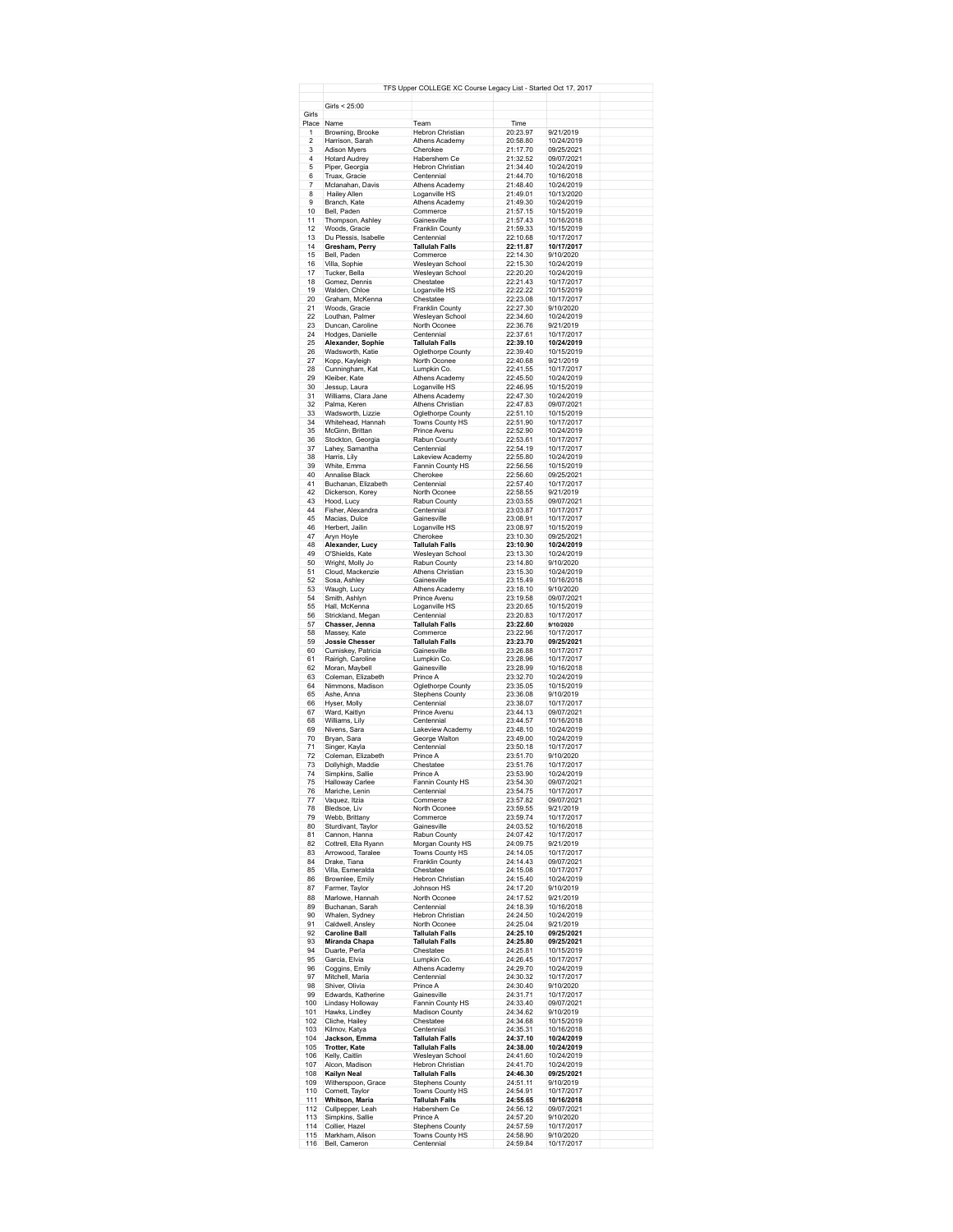|    | Tallulah Falls School High School Cross Country |              |             |             |                                   |                                                                     |
|----|-------------------------------------------------|--------------|-------------|-------------|-----------------------------------|---------------------------------------------------------------------|
|    | <b>Legacy List HS BOYS</b>                      |              | < 20.00     |             |                                   |                                                                     |
|    | 11/3/2019                                       |              |             |             |                                   |                                                                     |
|    |                                                 |              |             |             |                                   |                                                                     |
|    | <u>Name</u>                                     | <u>Grade</u> | <b>Time</b> | <b>Date</b> | Location                          | <b>Best Places/Honors</b>                                           |
| 1  | Prince, Evan                                    | 12           | 15:42.72 SR |             | Chattahoochee Hills Event Center  | 15:53.27 GA HS Meet of Champions                                    |
| 2  | Chris Pic                                       | 12           | 16:41       | 1987        | Region (Riverside)                | Region RU '85? '86, Champ '87, State 3rd '86 14th '87, team 6th '87 |
| 3  | Mike Wood                                       | 12           | 16:51       | 10/10/1991  | <b>State</b>                      | 1st State, Area Champ x 3                                           |
| 4  | Alex Hubbard                                    | 12           | 17:13       |             |                                   | 2nd State 2002, 5th state 2001                                      |
| 5  | <b>Robert Molard</b>                            | 12           | 17:36       | 2000        | State                             | 15th State                                                          |
| 6  | <b>Courtney Stroud</b>                          | 12           | 17:37       | 11/12/1988  | State                             | 6th State                                                           |
| 7  | <b>Walker Bailey</b>                            | 11           | 17:40.34    | 10/18/2021  | <b>Harrier Harvest</b>            | 7/142                                                               |
| 8  | Chris Geiger                                    | 12           | 17:46.01    | 10/3/2019   | Carrollton state meet             | 5th in Area, 14/117 at State                                        |
| 9  | Aaron Hughes                                    | 10           | 17:58.47    | 9/10/2016   | East Jackson                      | 2/76                                                                |
| 10 | Zac Smith                                       | 12           | 18:19.00    | 9/25/2018   | Westminister                      | 11/117                                                              |
| 11 | <b>Grey Bourlet</b>                             | 10           | 18:23.20    | 10/5/2018   | Unicoi State Park                 | 101/217                                                             |
| 12 | Chris Burke                                     | 11           | 18:24.10    | 11/7/1992   | <b>State</b>                      | 19th State                                                          |
| 13 | Cody, Charlie                                   | 11           | 18:28.82    |             | 30/10/2020 Regions Athens Academy |                                                                     |
| 14 | <b>Caleb Griffis</b>                            | 10           | 18:35.48    | 9/10/2016   | East Jackson                      | 26/58                                                               |
| 15 | Michael Weidner                                 | 11           | 18:39.50    | 10/6/2015   | Hebron                            | 15/185                                                              |
| 16 | Jason Hitt                                      | 11           | 18:41.79    | 11/10/1990  | <b>State</b>                      | 16th State                                                          |
| 17 | Yelekai Gurmessa                                | 11           | 18:42       | 10/10/2007  | <b>TFS Farm</b>                   | 1st (CnQ)                                                           |
| 18 | <b>Wylie Petty</b>                              | 12           | 18:42.30    | 11/14/1987  | State                             | 29th State                                                          |
| 19 | Alvaro Anton-Ripoll                             | 8            | 18:45       | 11/5/2007   | Unicoi                            | JV race                                                             |
| 20 | <b>Will Grimsley</b>                            | 12           | 18:46       | 9/15/2012   | East Jackson                      | 63/166                                                              |
| 21 | Damon Wood                                      | 9            | 18:55.20    | 11/14/1987  | State                             | 34th State                                                          |
| 22 | <b>Ball Ausitn</b>                              | 10           | 18:57.95    | 9/17/2021   | Athens Academy                    |                                                                     |
| 23 | Jason Callaway                                  | 12           | 18:56       | 10/11/1991  | Winder-Barrow                     | 71/475                                                              |
| 24 | Henry Xiong                                     | 11           | 18:59.80    | 9/4/2021    | <b>Starr Mill Panther</b>         | 156/266                                                             |
| 25 | <b>Chathan Clouatre</b>                         | 9            | 19:15.20    | 10/26/2017  | Unicoi State Park                 | 162/221                                                             |
| 26 | <b>Jake Carmack</b>                             | 11           | 19:15.40    | 10/10/2013  | Area@ACS                          | 73rd                                                                |
| 27 | Hunter Braham                                   | 12           | 19:17       | 9/15/2012   | East Jackson                      | 86/166                                                              |
| 28 | Jay Knight                                      |              | 19:24.50    | 11/14/87    | <b>State</b>                      | 43rd Sate                                                           |
| 29 | Kelly, Collin                                   |              | 19:28.96    |             | 30/10/2020 Regions Athens Academy |                                                                     |
| 30 | Brooks, Canon                                   |              | 19:32.50    |             | 30/10/2020 Regions Athens Academy |                                                                     |
| 31 | T.K. Knowles                                    | 10           | 19:35.00    | 10/1/2015   | Unicoi State Park                 | 124/187                                                             |
| 32 | Frederick Jackson                               | 9            | 19:39.20    | 10/30/2014  | Area@Athens A.                    | 31/62                                                               |
| 33 | Nathan Woodland                                 | 9            | 19:40.10    | 10/1/2015   | Unicoi State Park                 | 127/187                                                             |
| 35 | Charlie Cody                                    | 11           | 19:47.11    | 9/12/2020   | Franklin Pridelands               | 21/90                                                               |
| 36 | <b>Walker Bailey</b>                            | 10           | 19:47.11    | 8/29/2020   | North GA Championships            | 71/114                                                              |
| 37 | <b>Grant Hames</b>                              | 10           | 19:49.00    | 10/1/2015   | Unicoi State Park                 | 133/187                                                             |
| 38 | Shaw, Brit                                      |              | 19:52.94    |             | 30/10/2020 Regions Athens Academy |                                                                     |
| 39 | Cody Thomas                                     | 12           | 19:53.40    | 10/1/2015   | Unicoi State Park                 | 137/187                                                             |
| 40 | Marc Snow                                       | 12           | 19:58       | 10/29/1998  | Region (Gainesville College)      |                                                                     |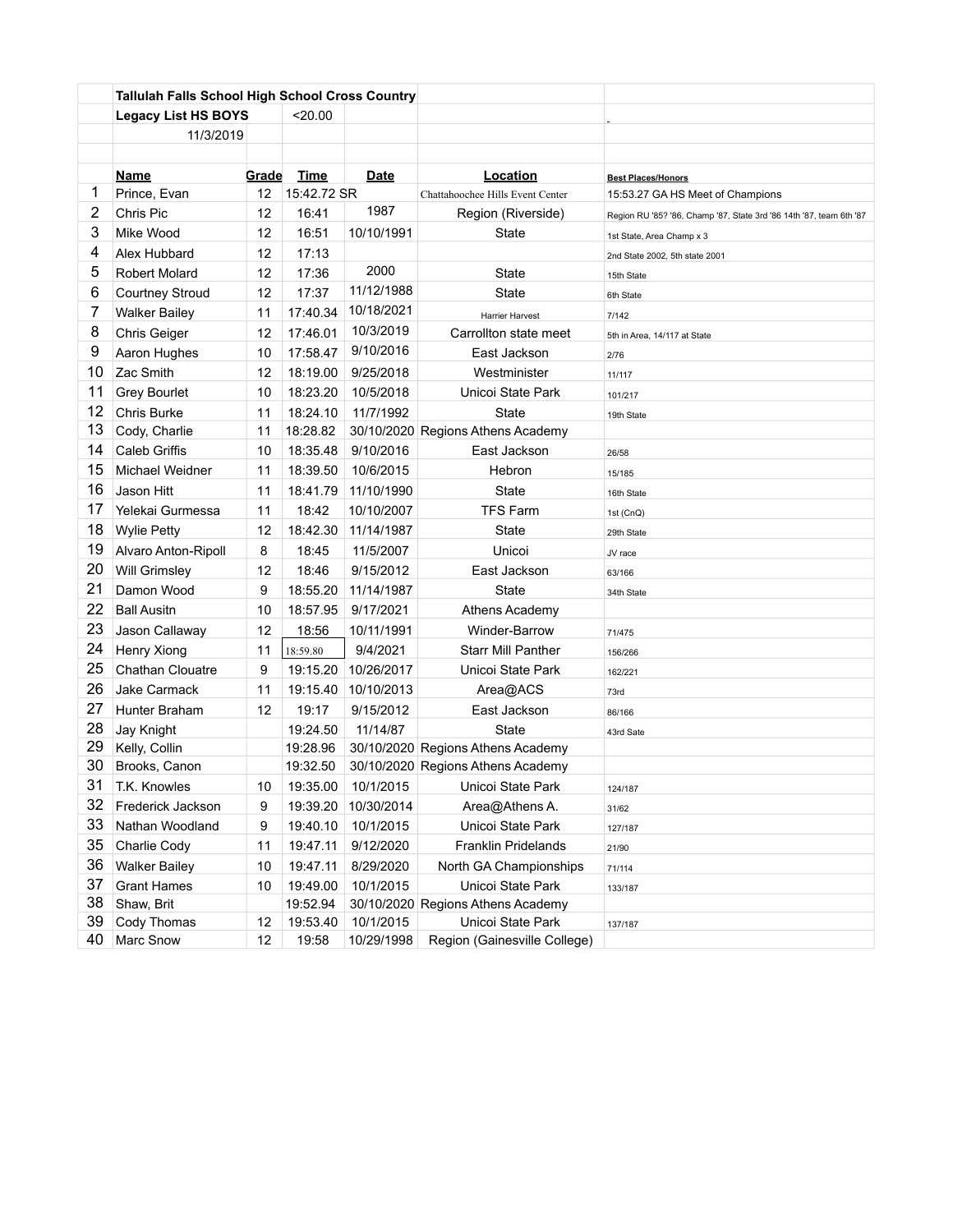|    | Tallulah Falls School High School Cross Country |           | 5k         |       |                                     |                                                                                        |
|----|-------------------------------------------------|-----------|------------|-------|-------------------------------------|----------------------------------------------------------------------------------------|
|    | Legacy List HS GIRLS                            | < 25:00   |            |       |                                     |                                                                                        |
|    | 11/6/2021                                       |           |            |       |                                     |                                                                                        |
|    |                                                 |           |            |       |                                     |                                                                                        |
|    | Name                                            | Time      | Date       | Grade | Location                            | <b>Important Place</b>                                                                 |
| 1  | Perry Gresham                                   | 20:59.10  | 10/5/17    | 12    | Unicoi                              | 5/71 Area 2-A @ ACS, 25th State Nov 2017                                               |
| 2  | Lucy Alexander                                  | 21:11.77  | 10/30/20   | 11    |                                     | Athens Academy 19 = 36/109 in 22:15.46, '20 24th/202 state, '21 = 65th/193 in 23:35.52 |
| 3  | Jenna Chesser                                   | 21:21.06  | 10/17/20   | 9     | Athens Academy                      |                                                                                        |
| 4  | Sophie Alexander                                | 21:22.60  | 10/3/19    | 12    | Unicoi 18/177                       | 38/106 State 11-2-19                                                                   |
| 5  | <b>Brandy Clark</b>                             | 22:01.00  | 11/7/1992  |       | Athens                              | tenth place in state                                                                   |
| 6  | Diana Rouse                                     | 22:04.00  | 1986       |       | Marietta                            | 3rd region and 10th state                                                              |
| 7  | <b>Roland Atiley</b>                            | 22:22.00  | 10/11/1990 |       |                                     | 4th region and 3rd team state                                                          |
| 8  | Anna Paddock                                    | 22:30.84  | 11/10/1990 |       | Marietta                            | 12/73 A girls state                                                                    |
| 9  | Josie Chesser                                   | 22:47.06V | 11/2/2021  |       | 8-A Pvt Region                      | 21 = 10/38 in 22:37.06 at Region, 49/193 state in 22:54.22                             |
| 10 | <b>Lindon Pederson</b>                          | 23:00.00  | 10/21/2014 |       | <b>TFS Farm</b>                     | 34/56 Area 2-A @ AA                                                                    |
| 11 | Caroline Ball                                   | 23:04.86  | 11/2/2021  | 12    | 8-A Pvt Region                      | 13/38 V                                                                                |
| 12 | Maria Whitson                                   | 23:13.10  | 10/5/17    | 10    | Unicoi                              | 30/62 Area 2-A ACS                                                                     |
| 13 | Miranda Chapa                                   | 23:35.21  | 9/7/2021   | 11    | Athens Academy                      |                                                                                        |
| 14 | <b>Kate Trotter</b>                             | 23:54.00  | 10/3/19    | 9     | Unicoi                              | 84/177                                                                                 |
| 15 | Emma Jackson                                    | 23:56.20  | 10/3/19    | 9     | Unicoi                              | 85/177                                                                                 |
| 16 | <b>Tessa Rutledge</b>                           | 24:07.00  | 10/28/1999 | 9     | Gainesville                         | 15/57 region 8-a championship                                                          |
| 17 | Miranda Chapa                                   | 24:11.12  | 44121      | 10    | Athens Academy JV 4th region 8A-Pvt |                                                                                        |
| 18 | Kailyn Neal                                     | 24:22.28  | 11/2/2021  | 11    | 8-A Pvt Region 23/38 V              |                                                                                        |
| 19 | Sarah Catherine Fordham                         | 24:22.97  | 10/26/17   | 12    | <b>ACS</b>                          | 32/62 Area 2 - A Pvt                                                                   |
| 20 | Macy Murdock                                    | 24:56.80  | 9/5/19     | 10    | North Hall                          |                                                                                        |
|    |                                                 |           |            |       |                                     |                                                                                        |
|    |                                                 |           |            |       |                                     |                                                                                        |
|    |                                                 |           |            |       |                                     |                                                                                        |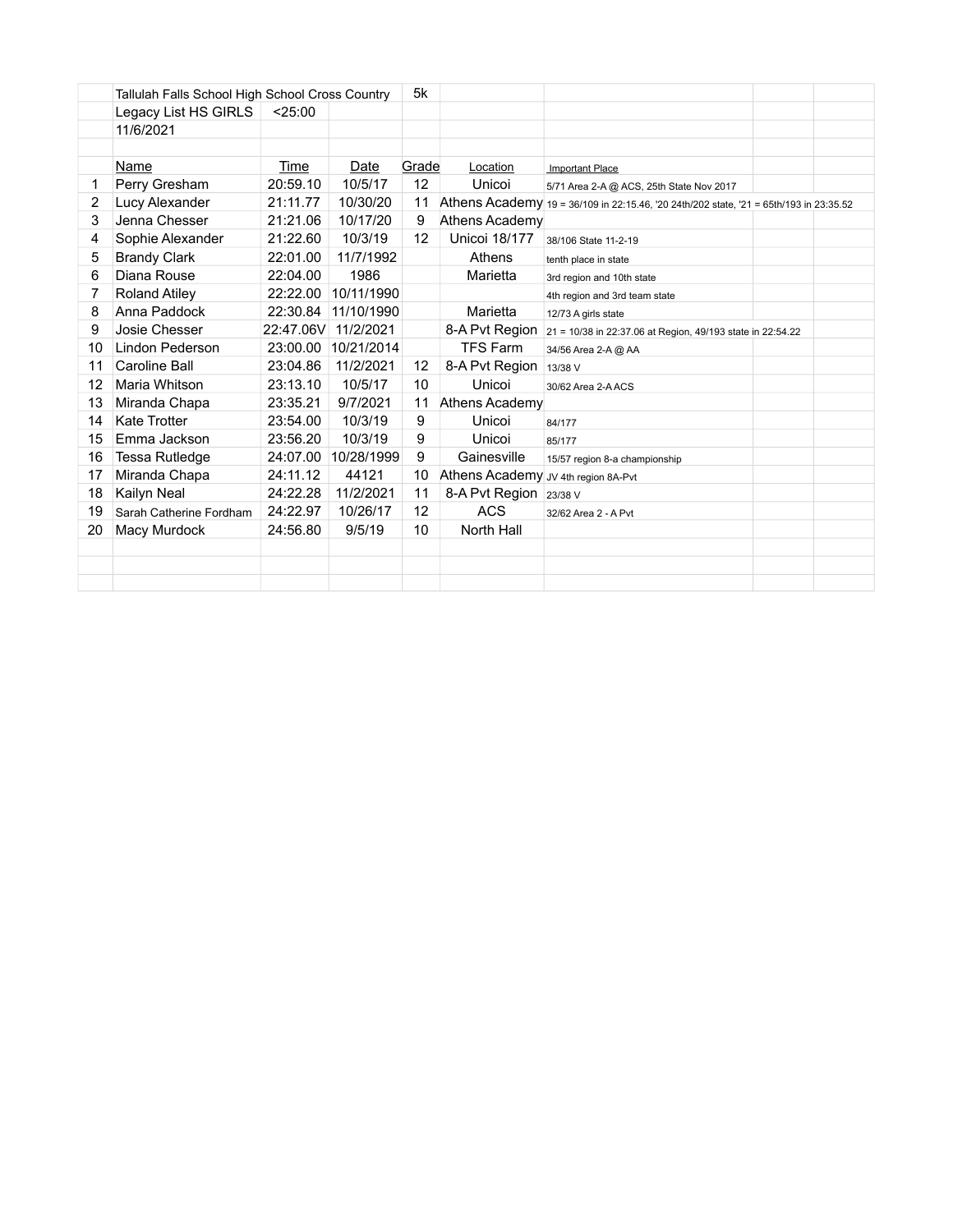|                | All TFS State Competitors |              |           |                |    |                 |                                                    |
|----------------|---------------------------|--------------|-----------|----------------|----|-----------------|----------------------------------------------------|
| <b>Boys</b>    |                           |              |           |                |    |                 |                                                    |
|                | 11/3/19                   | <b>State</b> | <b>PR</b> |                |    |                 |                                                    |
|                | rank name                 | Time         | Time      | place          |    | grade 11/2/2019 | location                                           |
| 1              | Evan Prince               | 16:35.07     |           | 3/201          | 12 | 11/6/2021       | 2021 State Championship                            |
| $\overline{2}$ | Mike Wood                 | 16:51.00     |           |                | 12 | 10/10/1991      | State: fastest time in 6 yrs at state              |
| 3              | Mike Wood                 |              |           | 15/?           | 10 | 1989            | State $@$ ??                                       |
| 4              | Evan Prince               | 16:53.55     |           | 5/117          | 10 | 11/1/2019       | 16 teams @ APvt Carrollton                         |
| 5              | Alex Hubbard              | 17:13 @AA    |           | 2/131          | 12 | 2002 Nov        | Reg Champ 1/49 17:32@ AA, State Runner Up 17:21.62 |
| 6              | Evan Prince               | 17:39.73     |           | 17/205         | 11 | 11/7/2020       | Carrollton 2020 GHSA state - bonked                |
| 7              | <b>Robert Molard</b>      | 17:36.00     |           | 15             |    | 2000            | State - Carrollton                                 |
| 8              | <b>Courtney Stroud</b>    | 17:37.00     |           | 6              |    | 11/12/1988      | State                                              |
| 9              | Geiger, Chris             | 17:46.01     |           | 14/117         |    | 11/2/2019       | Carrollton 2019 GHSA state                         |
| 10             | Alex Hubbard              | 18:07.24     |           | 9//105 86/6 11 |    | 2001 Nov        | 3rd region 18:15.57@ Wes, 9th state 18:07.24       |
| 11             | <b>Chris Burke</b>        | 18:24.10     |           | 19             |    | 11/7/1992       | <b>State</b>                                       |
| 12             | <b>Walker Bailey</b>      | 18:34.73     |           | 37/201         | 11 | 2021            | 2021 State Championship                            |
| 13             | Jason Hitt                | 18:41.79     |           | 16             |    | 11/10/1990      | <b>State</b>                                       |
| 14             | <b>Wylie Petty</b>        | 18:42.30     |           | 29             |    | 11/14/1987      | <b>State</b>                                       |
| 15             | Damon Wood                | 18:55.20     |           | 34             |    | 11/14/1987      | <b>State</b>                                       |
| 16             | <b>Grey Bourlet</b>       | 19:13.29     |           | 68/205         | 12 | 11/7/20         | Carrollton 2020 GHSA state                         |
| 17             | <b>Grey Bourlet</b>       | 19:23.92     |           | 66/117         | 11 | 11/2/2019       | Carrollton 2019 GHSA state                         |
| 18             | Jay Knight                | 19:24.50     |           | 43             |    | 11/14/87        | State                                              |
| 19             | Clouatre, Chathan         | 20:16.21     |           | 87/117         |    | 11/2/2019       | Carrollton 2019 GHSA state                         |
| 20             | Kelly, Collin             | 20:20.16     |           | 90/117         |    | 11/2/2019       | Carrollton 2019 GHSA state                         |
| 21             | Cannon Brooks             | 20:28.27     |           | 119/201        | 11 | 2021            | 2021 State Championship                            |
| 22             | Henry Xiong               | 20:47.75     |           | 130/201        | 11 | 2021            | 2021 State Championship                            |
| 23             | Jackson Shadburn          | 20:54.74     |           | 136/201        | 10 | 2021            | 2021 State Championship                            |
| 24             | Corbett, Kale             | 21:34.44     |           | 107/117        |    | 11/2/2019       | Carrollton 2019 GHSA state                         |
| 25             | Clay Kafsky               | 21:38.74     |           | 155/201        |    | 2021            | 2021 State Championship                            |
| 26             | Xiong, Henrry             | 21:39.21     |           | 109/117        |    | 11/2/2019       | Carrollton 2019 GHSA state                         |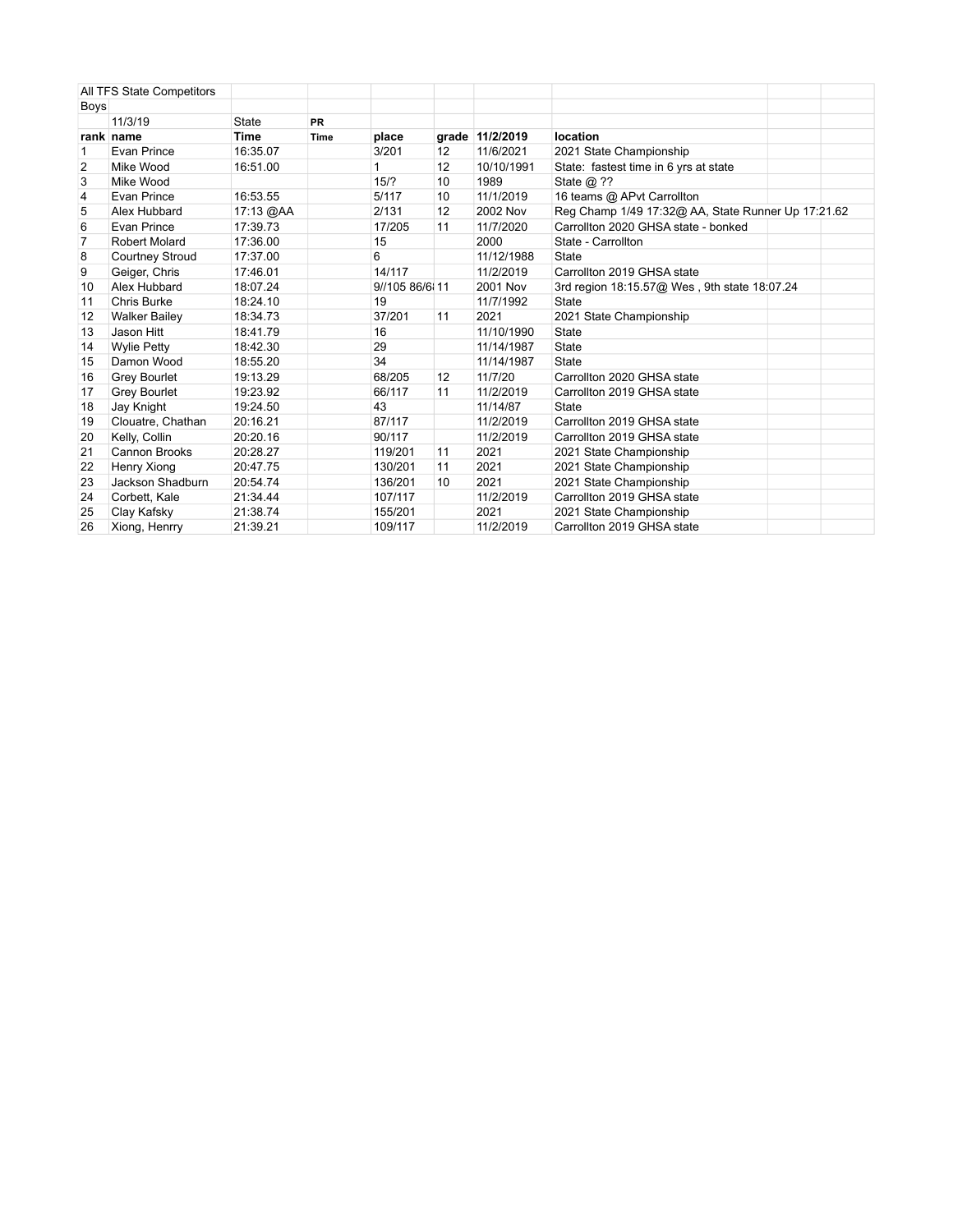|      | <b>All TFS STATE XC Competitors</b> |          |         |                       |                                        |                             |
|------|-------------------------------------|----------|---------|-----------------------|----------------------------------------|-----------------------------|
|      |                                     |          | Girls   |                       |                                        |                             |
|      | 11/7/2021                           |          |         |                       |                                        |                             |
| rank | name                                | time     | place   | year                  | location                               |                             |
| 1    | <b>Brandy Clark</b>                 | 22:01.00 | 10      |                       | 11/7/1992 Athens state championship    | 3rd in Region @ AA in 23:07 |
| 2    | <b>Brandy Clark</b>                 | 24:03.91 | 26th/76 | 1989.2                |                                        | 4th at Region               |
| 3    | Dianna Rouse                        | 22:04.?? | 11/2    |                       | Nov 1986 Marietta state champ.         | 5th Region 8-A,             |
| 4    | Lucy Alexander                      | 22:06.21 | 24/202  |                       | Nov 7, 2020 Carrollton 2020 GHSA state | 3rd in Region 8-A Pvt       |
| 5    | Lucy Alexander                      | 22:15.46 | 36/109  |                       | 11/2/2019 Carrollton 2019 GHSA state   |                             |
| 6    | Sophie Alexander                    | 22:19.03 | 38/109  |                       | 11/2/2019 Carrollton 2019 GHSA state   |                             |
| 7    | <b>Atiley Roland</b>                | 22:22.00 |         | 10/11/1990 State @ ?? |                                        |                             |
| 8    | Anna Paddock                        | 22:30.84 | 12/73   |                       | 11/10/1990 Marietta state champ.       |                             |
| 9    | Perry Gresham                       | 22:40.77 | 25/113  |                       | 11/04/17 Carrollton 2017 GHSA state    |                             |
| 10   | Anna Paddock                        | 22:41.?? | 20/     | <b>Nov 1991</b>       |                                        |                             |
| 11   | Josie Chesser                       | 22:54.22 | 49/193  |                       | Nov 2021 2021 State Championship       |                             |
| 12   | Lucy Alexander                      | 23:35/52 | 65/193  |                       | Nov 2021 2021 State Championship       |                             |
| 13   | Jenna Chesser                       | 23:44.41 | 76/193  |                       | Nov 2021 2021 State Championship       |                             |
| 14   | Miranda Chapa                       | 23:57.99 | 81/193  |                       | Nov 2021 2021 State Championship       |                             |
| 15   | <b>Kate Trotter</b>                 | 24:44.59 | 74/109  |                       | 11/2/2019 Carrollton 2019 GHSA state   |                             |
| 16   | Emma Jackson                        | 24:45.25 | 75/109  |                       | 11/2/2019 Carrollton 2019 GHSA state   |                             |
| 17   | <b>Kailyn Neal</b>                  | 25:31.29 | 126/193 |                       | Nov 2021 2021 State Championship       |                             |
| 18   | Dani Prince                         | 25:57.27 | 137/193 |                       | Nov 2021 2021 State Championship       |                             |
| 19   | Sophie Herrera                      | 27:01.56 | 104/109 |                       | 11/2/2019 Carrollton 2019 GHSA state   |                             |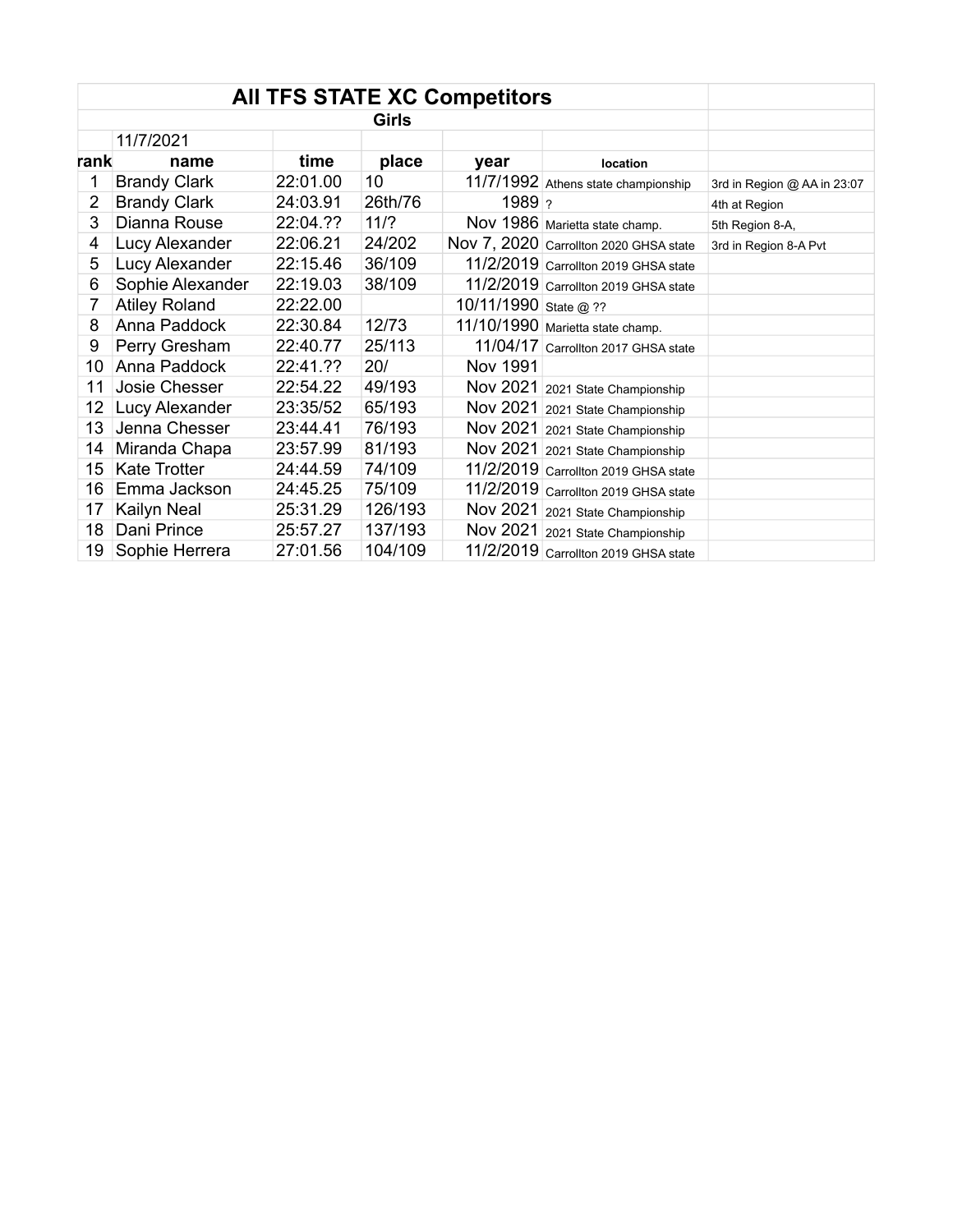|      |                     | 6-9-20 Region/State TEAM Placing TFS XC |               |                      |                    |              |                     | https://ga.milesplit.com/meets/436541-ghsa-region- |
|------|---------------------|-----------------------------------------|---------------|----------------------|--------------------|--------------|---------------------|----------------------------------------------------|
|      | <b>GIRLS</b>        |                                         |               |                      |                    | <b>BOYS</b>  |                     |                                                    |
|      | Region              | <b>Region</b>                           | <b>State</b>  | State                |                    |              | Region State State  |                                                    |
| Year | <b>Place</b>        | <b>Ind Qual</b>                         | <b>Place</b>  | Ind top 25           | Coach              | <b>Place</b> | <b>Place</b>        | Ind top 25                                         |
| 2021 | 3/6                 |                                         | 13/31         |                      | Scott Neal         | 3/6          | 13/32               | Evan Prince 3rd                                    |
| 2020 | 5/6                 |                                         | <b>NA</b>     | Lucy Alexander 25th? | Scott Neal         | 3/6          | 15/32               |                                                    |
| 2019 | 4/8                 |                                         | 12/16         |                      | <b>Scott Neal</b>  | 4/11         | 9/16                |                                                    |
| 2018 |                     | Perry Gresham                           |               | Perry Gresham        | Scott Neal         |              |                     |                                                    |
| 2017 |                     |                                         |               |                      | Scott Neal         |              |                     |                                                    |
| 2016 |                     |                                         |               |                      | Scott Neal         |              |                     |                                                    |
| 2015 |                     |                                         |               |                      | <b>Scott Neal</b>  |              |                     |                                                    |
| 2014 |                     |                                         |               |                      | Scott Neal         |              |                     |                                                    |
| 2013 |                     |                                         |               |                      | <b>Todd Besier</b> |              |                     |                                                    |
| 2012 |                     |                                         |               |                      | <b>Todd Besier</b> |              |                     |                                                    |
| 2011 |                     |                                         |               |                      |                    |              |                     |                                                    |
| 2010 |                     |                                         |               |                      | <b>Todd Besier</b> |              |                     |                                                    |
|      |                     |                                         |               |                      | <b>Scott Neal</b>  |              |                     |                                                    |
| 2009 |                     |                                         |               |                      | NO HS team         |              |                     |                                                    |
| 2008 |                     |                                         |               |                      | Scott Neal         |              |                     |                                                    |
| 2007 |                     |                                         |               |                      | <b>Scott Neal</b>  |              |                     |                                                    |
| 2006 |                     |                                         |               |                      | Scott Neal         |              |                     |                                                    |
| 2005 |                     |                                         |               |                      | <b>Scott Neal</b>  |              |                     |                                                    |
| 2004 |                     |                                         |               |                      | Scott Neal         |              |                     |                                                    |
| 2003 |                     |                                         |               |                      | <b>Scott Neal</b>  |              |                     |                                                    |
| 2002 |                     |                                         |               |                      | Scott Neal         |              |                     |                                                    |
| 2001 |                     |                                         |               |                      | <b>Scott Neal</b>  |              |                     |                                                    |
| 2000 |                     |                                         |               |                      | Scott Neal         |              |                     |                                                    |
| 1999 |                     |                                         |               |                      | Scott Neal         |              |                     |                                                    |
| 1998 |                     |                                         |               |                      | Ryan Werner        |              |                     |                                                    |
| 1997 |                     |                                         |               |                      | Ryan Werner        |              |                     |                                                    |
| 1996 |                     |                                         |               |                      | Mike Dale ?        |              |                     |                                                    |
| 1995 |                     |                                         |               |                      | No Team            |              |                     |                                                    |
| 1994 |                     |                                         |               |                      | No Team            |              |                     |                                                    |
| 1993 |                     |                                         |               |                      | Mike Dale          |              |                     |                                                    |
| 1992 | 3rd                 |                                         | Top 2 Advance |                      | Mike Dale          |              |                     |                                                    |
| 1991 | 3rd                 |                                         | Top 2 Advance |                      | Mike Dale          |              |                     |                                                    |
| 1990 | 3rd                 |                                         | Top 2 Advance |                      | Mike Dale          | 1st          | 5th/12              |                                                    |
| 1989 | 3rd                 |                                         | Top 2 Advance |                      | Mike Dale          | 4th          | 2 Advance           |                                                    |
| 1888 | 3rd                 |                                         | Top 2 Advance |                      | Mike Dale          | 3rd          | 2 Advance           |                                                    |
| 1987 |                     |                                         |               |                      | Mike Dale          | 2nd          | 6th                 |                                                    |
| 1986 |                     |                                         |               |                      | Mike Dale          |              |                     |                                                    |
| 1985 |                     |                                         |               |                      | Mike Dale          |              |                     |                                                    |
|      | No teams since 60's |                                         |               |                      |                    |              |                     |                                                    |
|      | <b>BOYS EGION</b>   |                                         | <b>State</b>  |                      | Coach              |              | <b>Region State</b> |                                                    |
|      | Year Place          |                                         | <b>Place</b>  |                      |                    |              | Place Place         |                                                    |
|      |                     |                                         |               |                      |                    |              |                     |                                                    |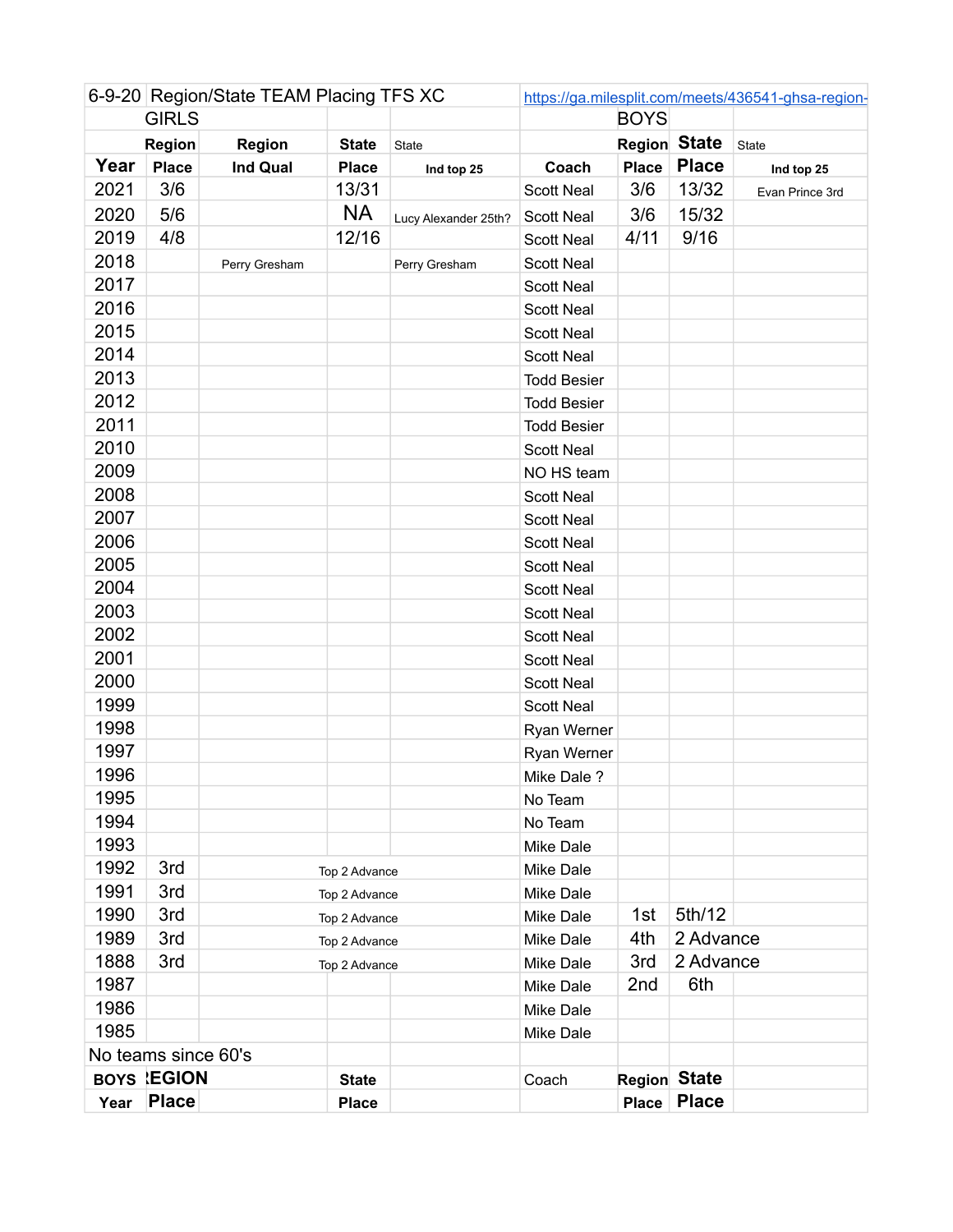| Boys State Times Comparison 2020-2019 |      |       |                       |      |              |                         |      |      |
|---------------------------------------|------|-------|-----------------------|------|--------------|-------------------------|------|------|
|                                       |      |       |                       |      |              |                         |      |      |
| Name                                  | Date | Place | Time                  | Date | Place        | Time Place              | Time | Date |
| <b>Bailey, Walker</b>                 | 2020 |       | 99/205 9:56.22 2019   |      |              | 37/201:34.73            |      | 2021 |
| <b>Ball, Austin</b>                   | 2020 |       | 53/205 1:03.08 2019   |      |              | 90/201:49.97            |      | 2021 |
| <b>Bourlet, Grey</b>                  | 2020 |       | 68/2059:13.29 2019    |      | 66/117:23.92 |                         |      | 2021 |
| <b>Brooks, Canon</b>                  | 2020 |       | 36/205 0:44.67        | 2019 |              | 119/201 :28.27          |      | 2021 |
| Cody, Charlie                         | 2020 |       | 74/2059:22.09         | 2019 |              |                         |      | 2021 |
| Kelly, Collin                         | 2020 |       | 28/205 0:33.38 2019   |      | 90/117:20.16 |                         |      | 2021 |
| Prince, Evan                          | 2020 |       | 17/205 7:39.73   2019 |      |              | 5/117 53.55 3/201 35.07 |      | 2021 |
| <b>Jackson Shadburn</b>               |      |       |                       |      |              | 136/201:54.74           |      | 2021 |
| <b>Clay Kafsky</b>                    |      |       |                       |      |              | 155/201:38.74           |      | 2021 |
| <b>Henry Xiong</b>                    |      |       |                       |      |              | 130/201:47.75           |      | 2021 |